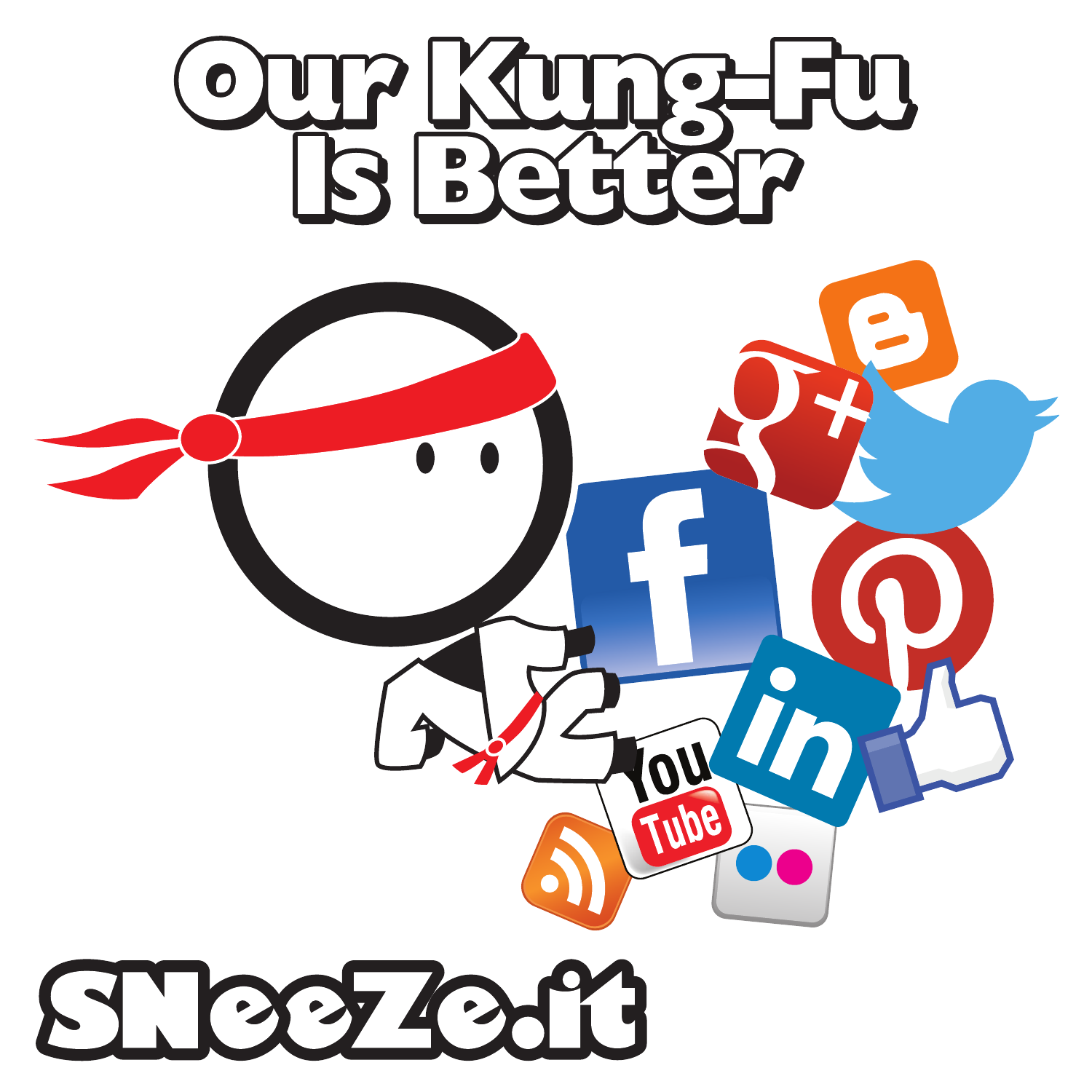

At Sneeze.It we believe in the awesome power and reach of the internet and in the incredible business opportunities that exist online. The internet is now and the internet is the future. Every business needs to position itself prominently to leverage maximum online

success. Our passion lies in developing and deploying the very best Internet Marketing strategies for our clients to locate, engage and motivate customers in the  $\bigstar$ 

vast space of the internet.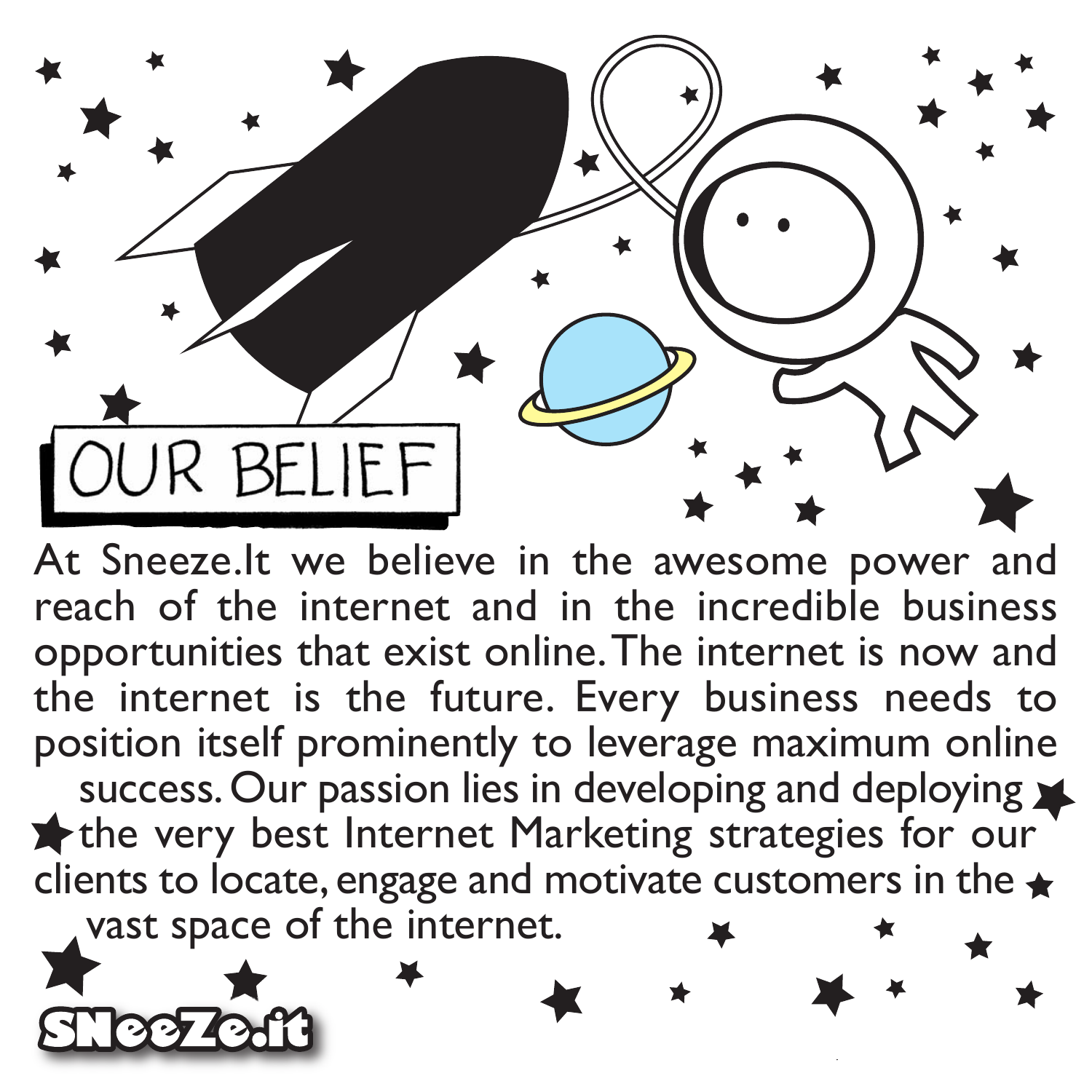

Sneeze.It will drive your Internet Marketing success by implementing our strategic 4-stage methodology approach, which we will design specifically for your business. First we target your prospects and locate your customers. Then we actively engage your clients through various Social Media platforms and other online initiatives. We complement that by motivating your audiences, all while simultaneously managing and measuring your online marketing opportunities for maximum sales and profit.

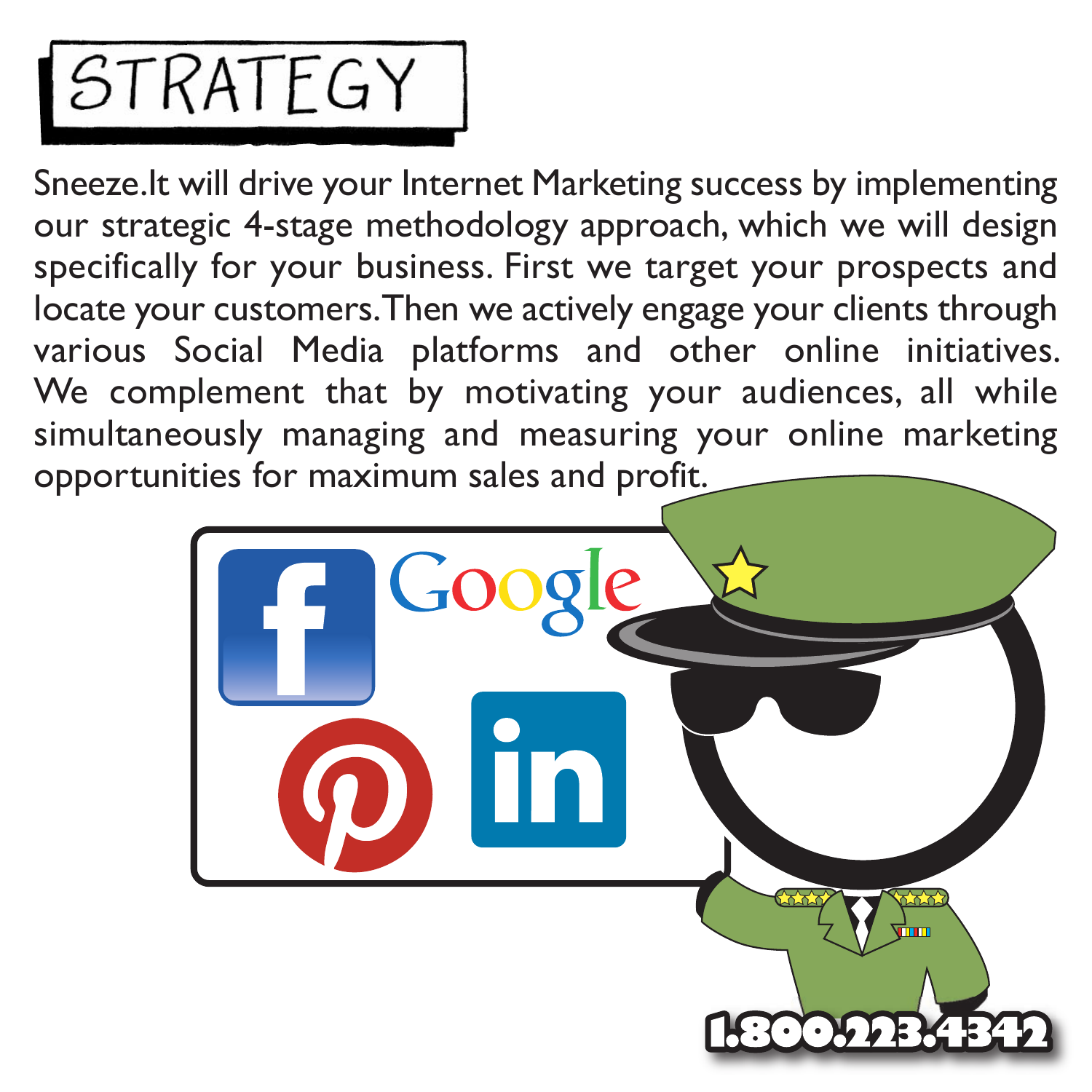

In addition to the comprehensive Internet Marketing strategy we will tailor-make for your business, we also offer unparalleled design and creative direction, backed by a rock-solid group of technologically innovative minds.

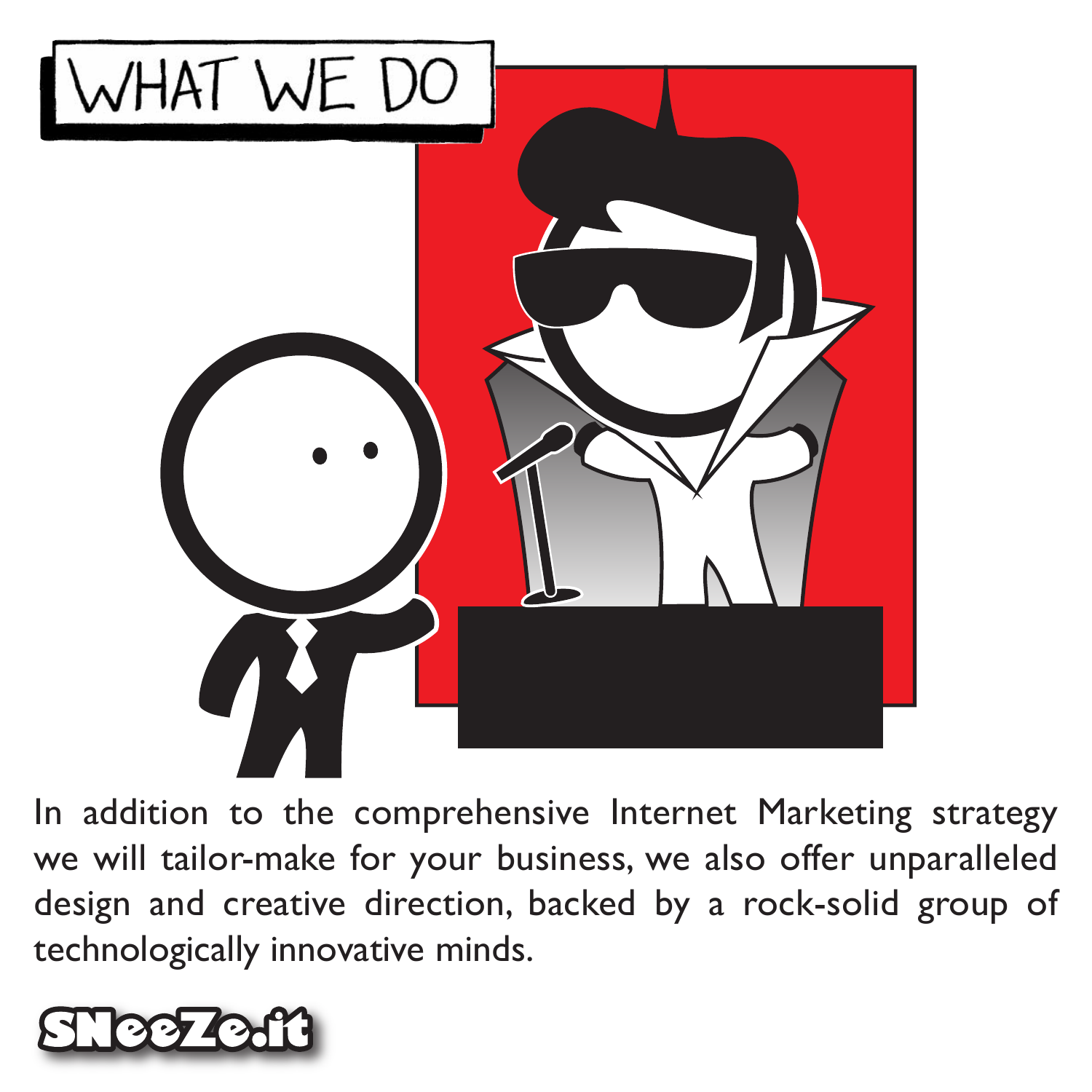## OUR PEOPLE

We are Sneeze.It, a digital-centric marketing agency. We combine strategy, technology and media to help you locate your customers, engage potential clients, motivate relevant audiences and measure revenue opportunities at every stage.

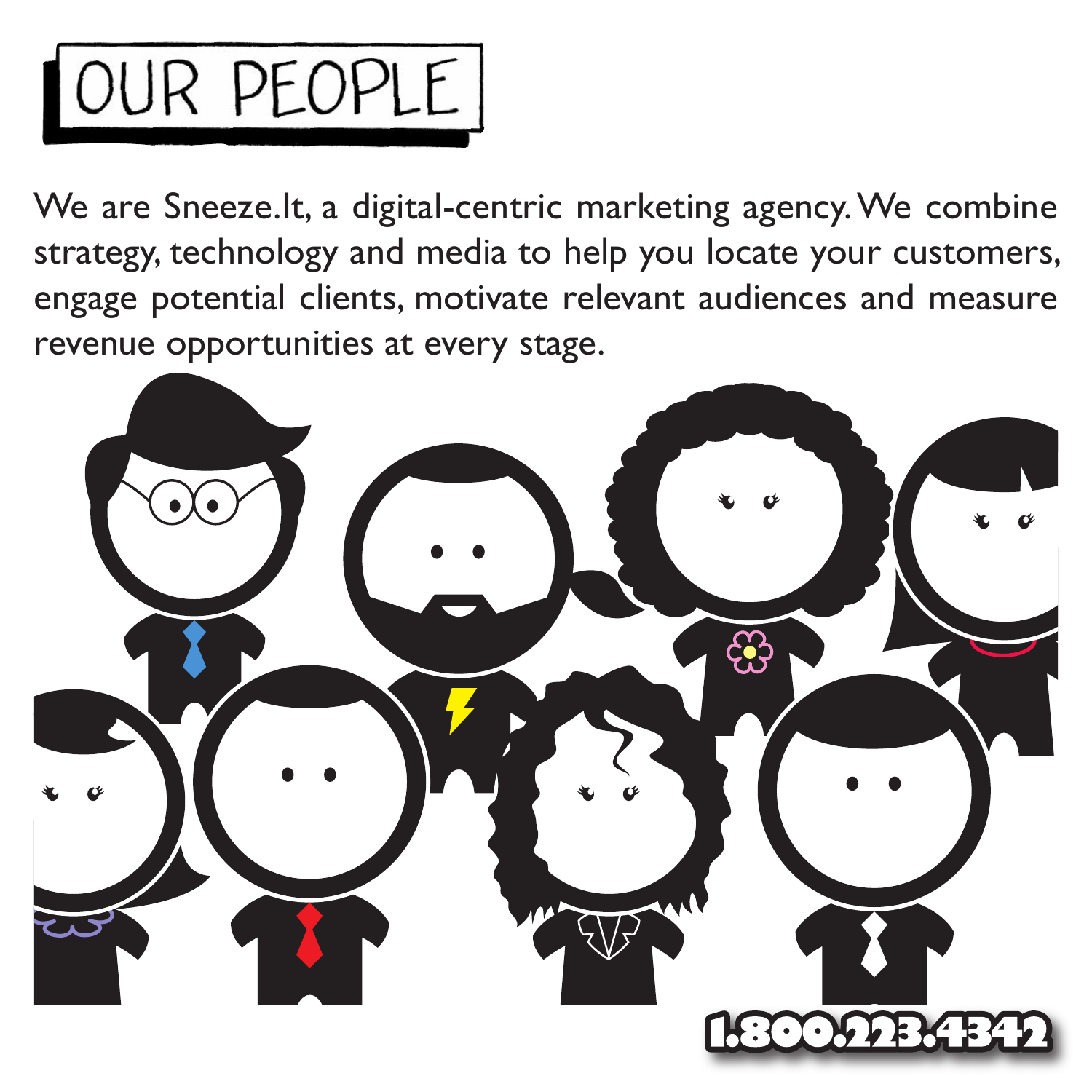

## MEASURE

Our Kung-Fu is better because we measure EVERYTHING. From the amount of people that visit your site, to the efficiency of Social Media Marketing, to the cost of converting a prospect into a customer. We use this information to help make decisions that will guide us to your success.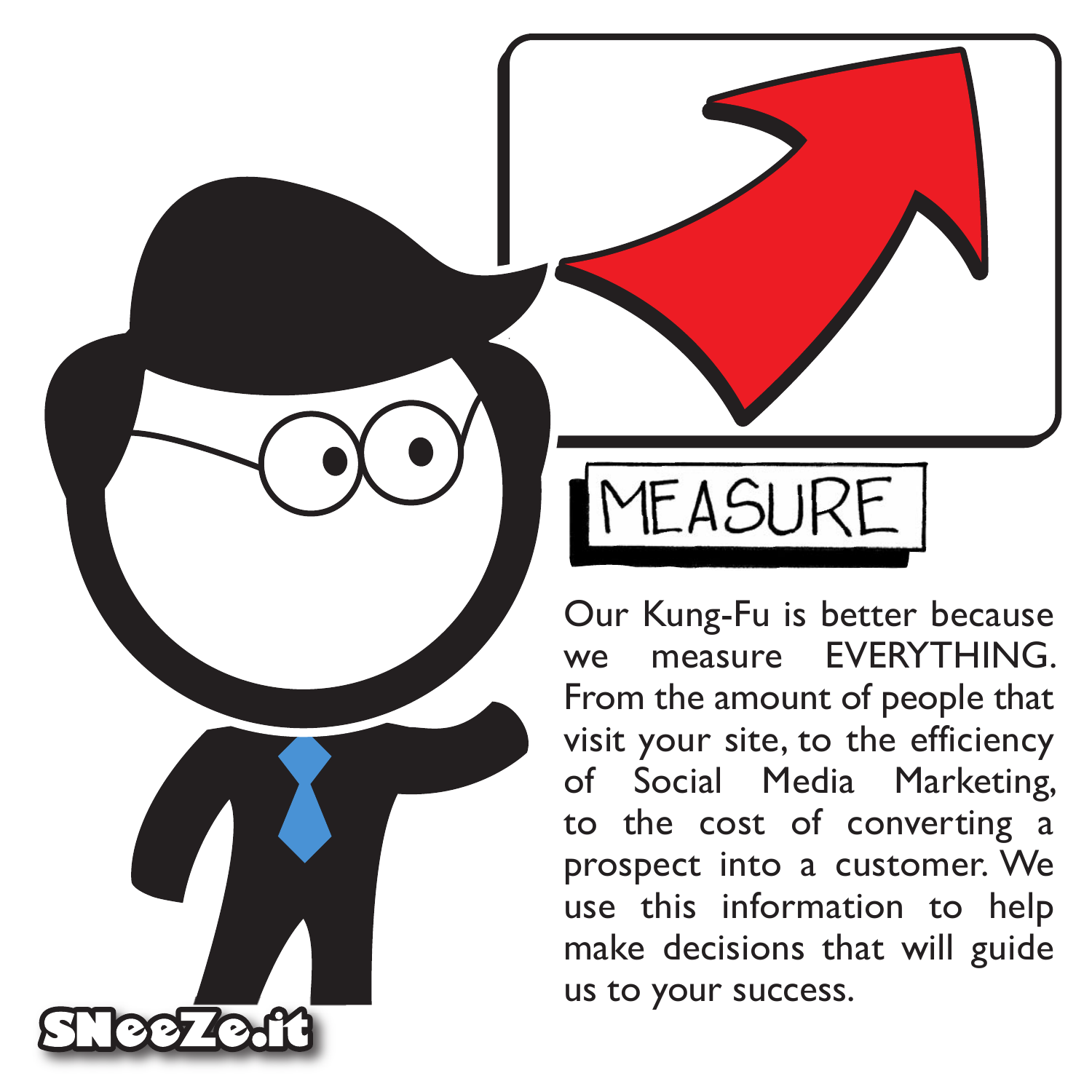

That's right, we wrote the book on Social Media Marketing, and you can get one, FREE! Just call us at: 1.800.223.4342.